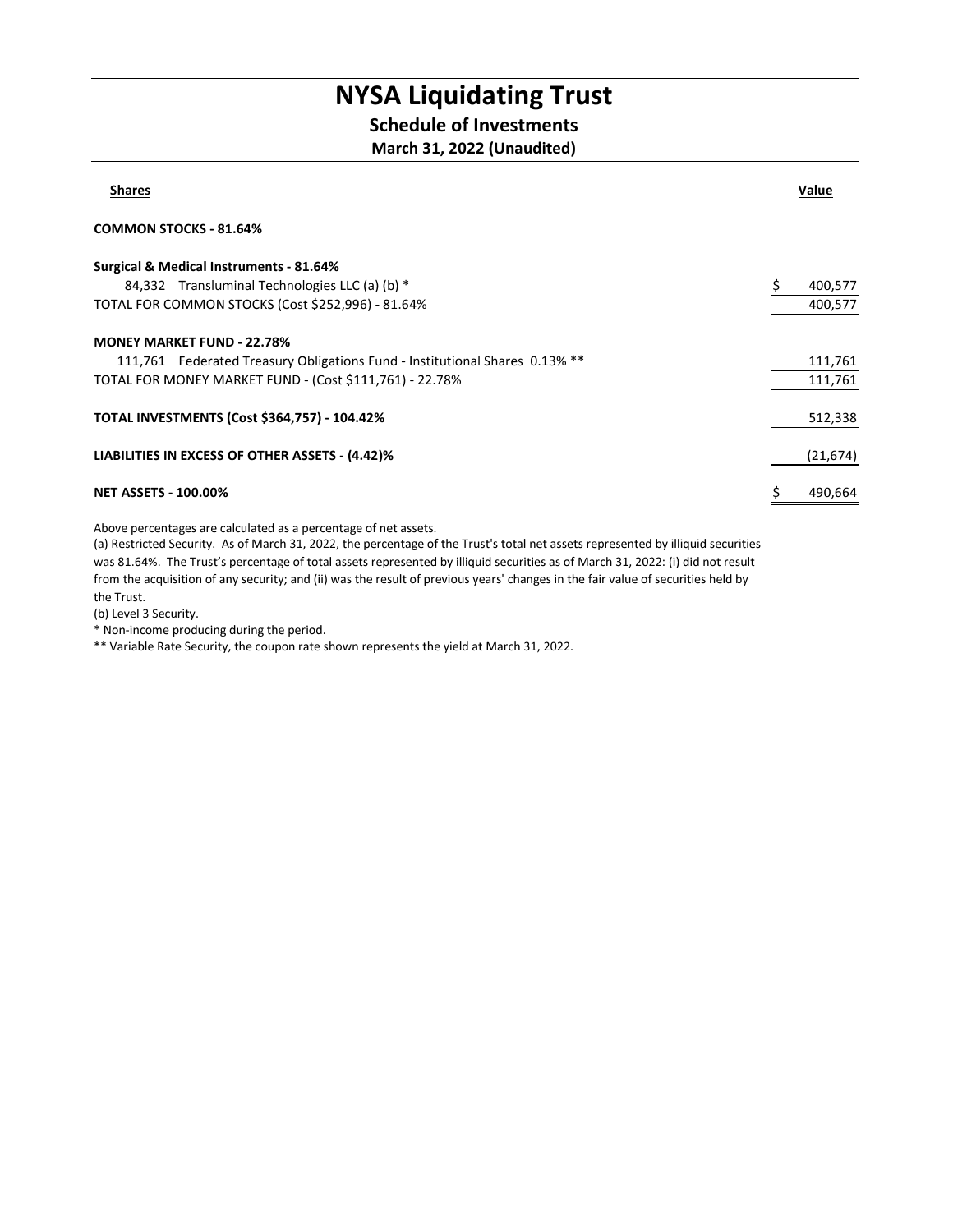# NYSA Liquidating Trust

#### Statement of Assets and Liabilities

March 31, 2022 (Unaudited)

| Assets:                                              |    |         |
|------------------------------------------------------|----|---------|
| Investments in Securities, at Value (Cost \$364,757) | \$ | 512,338 |
| <b>Prepaid Expenses</b>                              |    | 16,665  |
| <b>Total Assets</b>                                  |    | 529,003 |
| Liabilities:                                         |    |         |
| Payables:                                            |    |         |
| <b>Trustee Fees</b>                                  |    | 449     |
| <b>Service Fees</b>                                  |    | 500     |
| <b>Other Accrued Expenses</b>                        |    | 37,390  |
| <b>Total Liabilities</b>                             |    | 38,339  |
| <b>Net Assets</b>                                    | \$ | 490,664 |
| Net Assets Consist of:                               |    |         |
| Paid In Capital                                      | \$ | 343,083 |
| Distributable Earnings/(Deficit)                     |    | 147,581 |
| Net Assets, for 344,956 Shares Outstanding           | ς  | 490,664 |
|                                                      |    |         |
| Net Asset Value and Redemption Price Per Share       | \$ | 1.42    |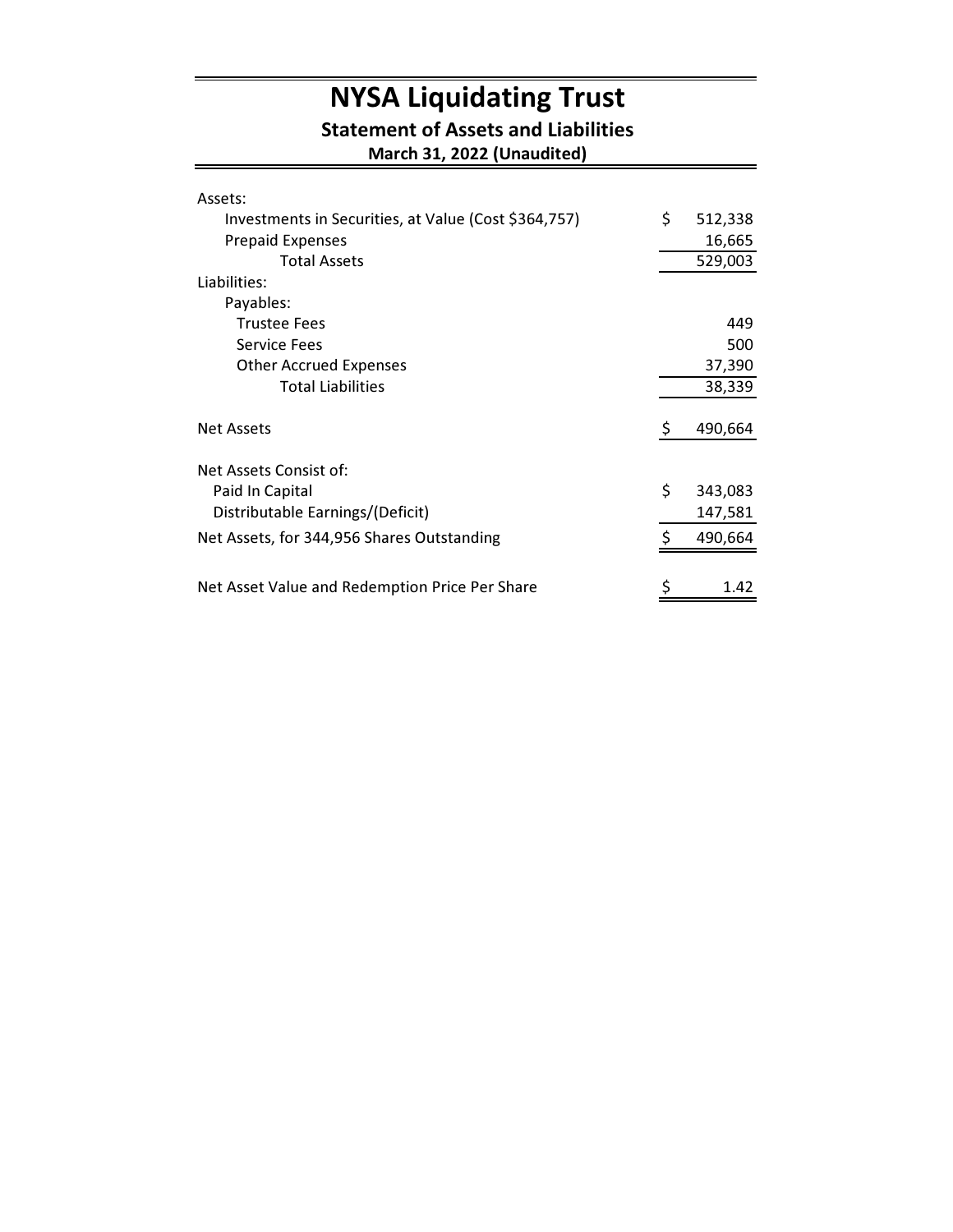## **NYSA Liquidating Trust**

**Statement of Operations**

**For the six months ended March 31, 2022 (Unaudited)**

| Investment Income                                                                   | \$        |
|-------------------------------------------------------------------------------------|-----------|
| Expenses:                                                                           |           |
| <b>Audit Expense</b>                                                                | 12,631    |
| <b>Insurance Expense</b>                                                            | 7,838     |
| <b>Transfer Agent Expense</b>                                                       | 5,286     |
| Legal Expense                                                                       | 997       |
| <b>Custodial Fees</b>                                                               | 897       |
| <b>Tax Filing Expense</b>                                                           | 837       |
| <b>Trustee Expense</b>                                                              | 541       |
| Regulatory Fee Expense                                                              | 249       |
| <b>Printing and Mailing Expense</b>                                                 | 233       |
| <b>Closing Fee Expense</b>                                                          | 166       |
| <b>Other Expenses</b>                                                               | 1,662     |
| <b>Total Expenses</b>                                                               | 31,337    |
| Net Investment Loss                                                                 | (31, 337) |
| Realized and Unrealized Gain (Loss) on Investments:<br>Realized Gain on Investments |           |
| Net Change in Unrealized Appreciation on Investments                                |           |
| <b>Realized and Unrealized Gain on Investments</b>                                  |           |
| Net Decrease in Net Assets Resulting from Operations                                | (31,337)  |